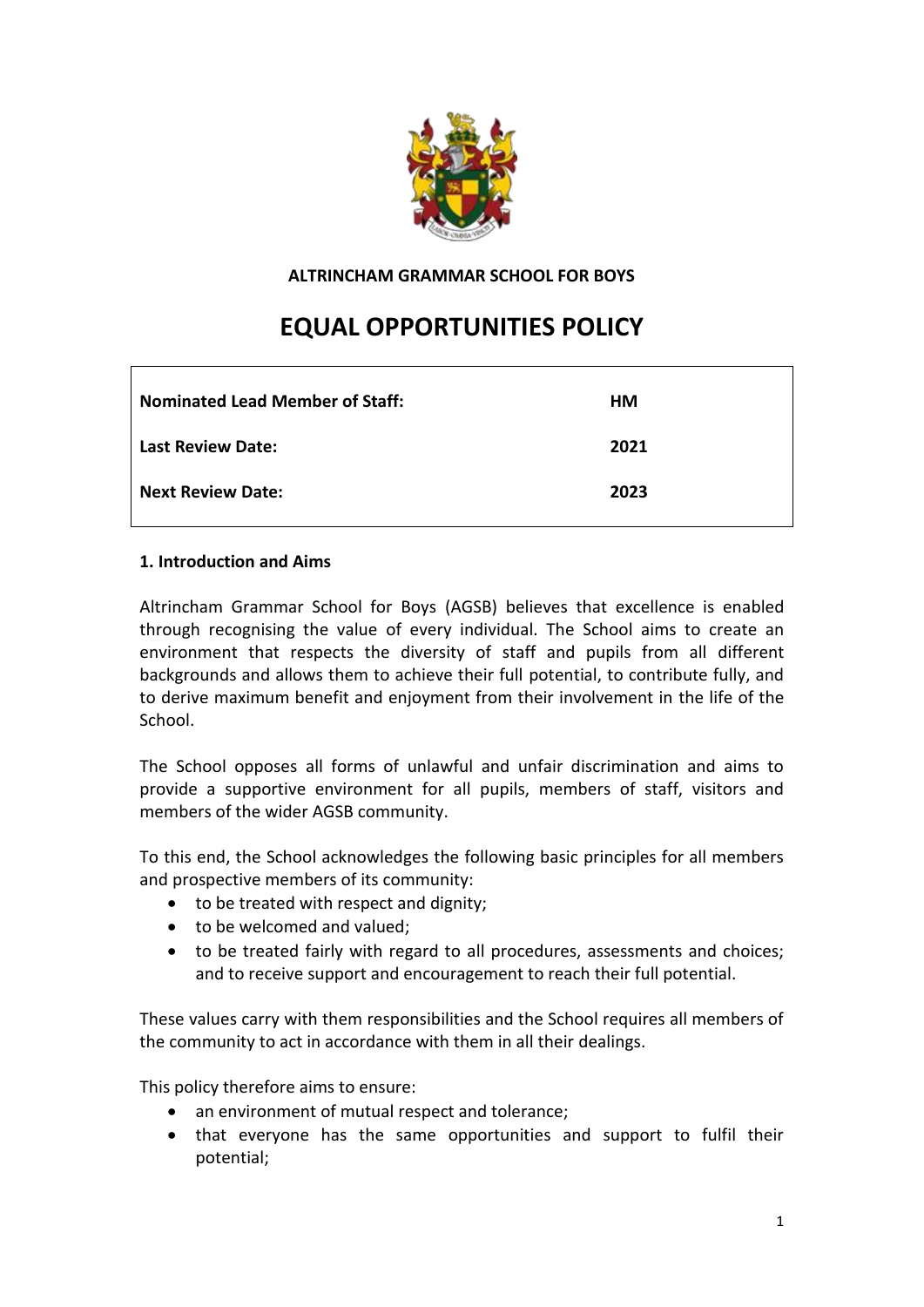- that awareness of equalities issues are raised throughout the School and considered regularly as part of curriculum and School development planning;
- that pupils are educated to value the rich diversity of the world and society; *and*
- that pupils are educated against all forms of prejudice and discrimination, especially those relating to protected characteristics (as defined by the Equality Act 2010).

Under the Equality Act 2010, there are nine "protected characteristics":

- Age
- Disability
- Gender reassignment
- Pregnancy and maternity
- Race
- Religion or belief this includes lack of religion or belief
- Sex
- Sexual orientation
- Marriage and civil partnership

The Equality Act 2010 replaces the previous anti-discrimination laws in a single framework. It simplifies the law, removing inconsistencies and making it easier for people to understand and comply with it. It also strengthens the law in important ways, to help tackle discrimination and inequality.

AGSB has various different obligations under the Equality Act 2010, both as an employer and an education provider.

# **2. Forms of discrimination**

The School will be cognisant of the different forms that discrimination can take. The following forms of discrimination are prohibited under this Policy and are unlawful:

**Direct discrimination** is where a person is treated less favourably than another because of a protected characteristic as outlined in Section 1 above. An example of direct discrimination would be refusing to employ a woman because she is pregnant. In limited circumstances, employers can directly discriminate against an individual for a reason related to any of the protected characteristics where there is an occupational requirement. The occupational requirement must be crucial to the post and a proportionate means of achieving a legitimate aim.

**Indirect discrimination** is where a provision, criterion or practice is applied that is discriminatory in relation to individuals who have a relevant protected characteristic such that it would be to the detriment of people who share that protected characteristic compared with people who do not, and it cannot be shown to be a proportionate means of achieving a legitimate aim.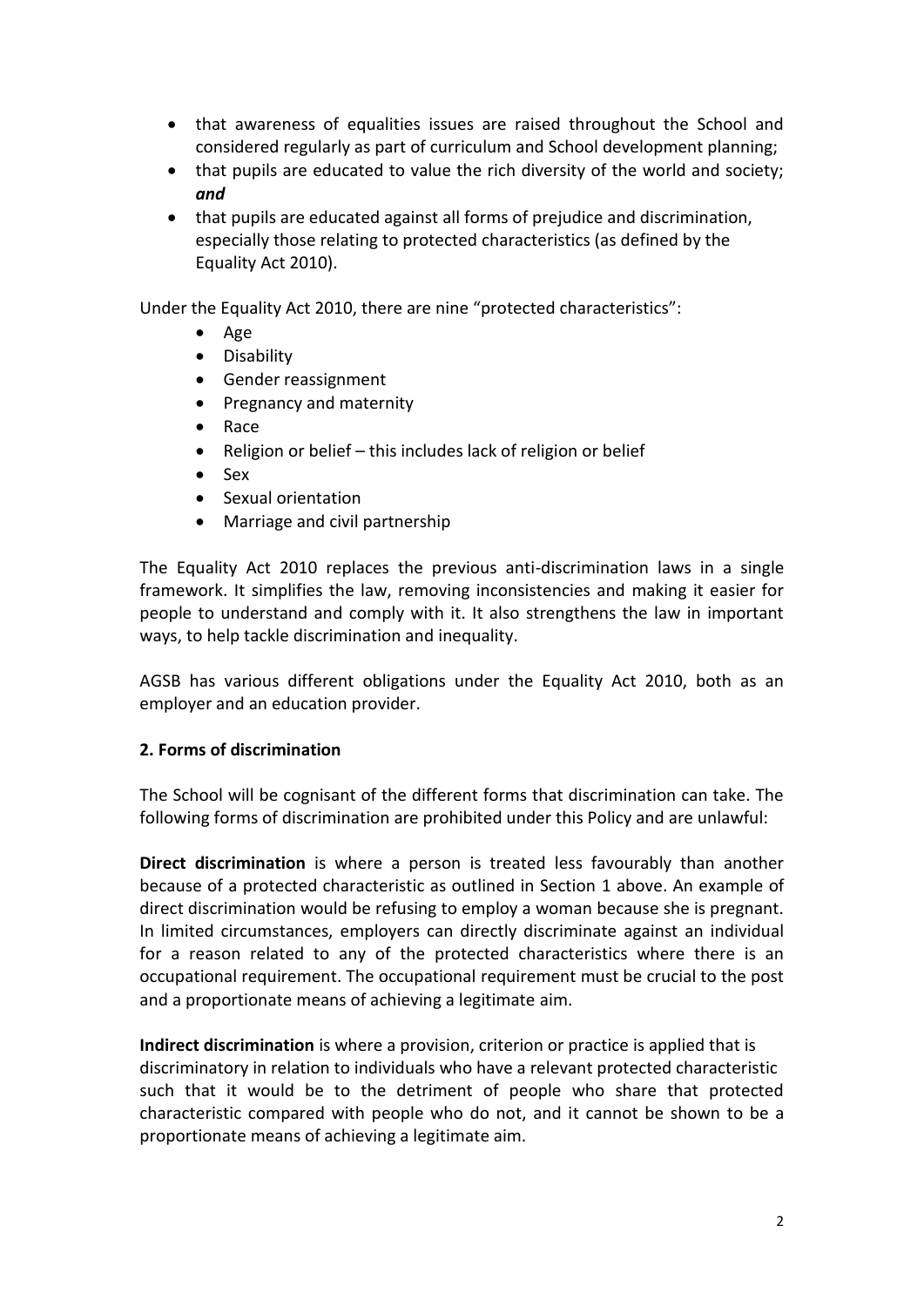**Harassment** is where there is unwanted conduct related to one of the protected characteristics that has the purpose or effect of violating a person's dignity; or creating an intimidating, hostile, degrading, humiliating or offensive environment. It does not matter whether or not this effect was intended by the person responsible for the conduct.

**Victimisation** occurs where an individual is subjected to a detriment because they made or supported a complaint or raised a grievance under The Equality Act 2010, or because they are suspected of doing so. In the case of an employee, such detriment might be that they are denied a training opportunity or a promotion. However, the employee would not be protected from victimisation if they acted maliciously or made or supported an untrue complaint.

**Associative discrimination** is where an individual is directly discriminated against or harassed for association with another individual who has a protected characteristic.

**Perceptive discrimination** is where an individual is directly discriminated against or harassed based on a perception that they have a particular protected characteristic when they do not, in fact, have that protected characteristic.

**Disability discrimination:** this includes direct and indirect discrimination, any unjustified less favourable treatment because of the effects of a disability, and failure to make reasonable adjustments to alleviate disadvantages caused by a disability.

# **3. Roles and responsibilities**

Everyone in the School community has a responsibility to support the values and provisions of this policy, to treat all individuals fairly and with respect, and to challenge and report any instances of discrimination. However, in particular:

The Governing Body will:

- set the framework of equal opportunities policy and promote equality through all functions of the School;
- ensure that unlawful discrimination does not occur in relation to the recruitment and subsequent employment of staff;
- adopt no measure nor approve any policy which would or would be likely to result in unlawful discrimination, harassment or victimisation of a pupil with a protected characteristic;
- hold the Head Master and Senior Leadership Team to account for the implementation of the policy and its procedures; and
- monitor progress in relation to equal opportunities and the School's equality objectives.

The Head Master will:

• manage the implementation of the School's policies to ensure equal opportunities;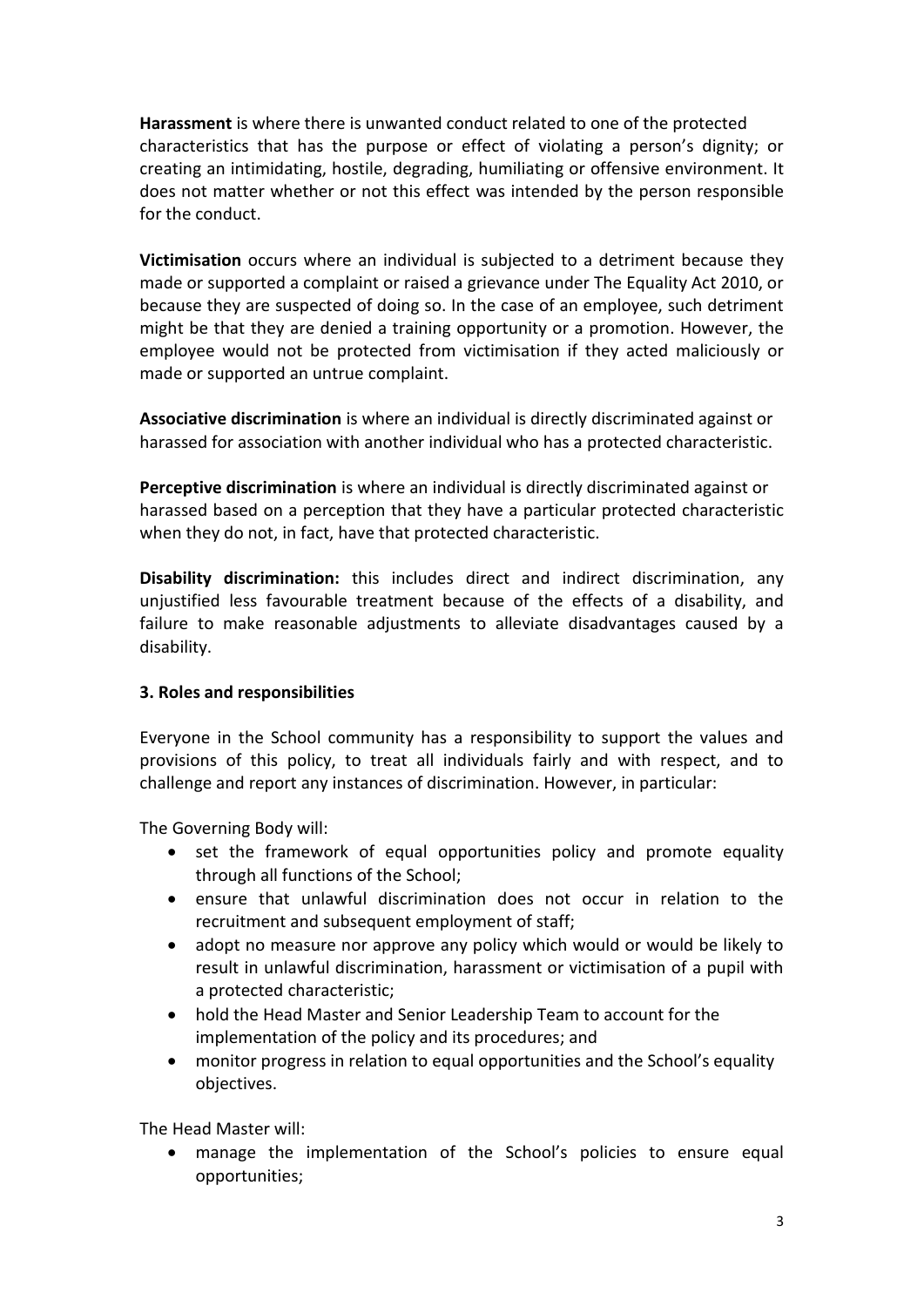- ensure staff are aware of the policies and that they are applied consistently;
- maintain an overview of curricula and pastoral provision with respect to equalities;
- monitor pupil behaviour and exclusions to ensure there is no discrimination;
- manage the School's recruitment processes to ensure fairness to all applicants;
- ensure support and reasonable adjustments are offered to pupils and staff where this is required; and
- promote a culture of inclusion, understanding, respect and equality among all members of the School community.

Members of staff will:

- ensure they understand the School's policies and the requirements of the Equality Act 2010;
- implement these policies across the School and its various activities;
- engage with training and professional development opportunities relevant to delivering equal opportunities;
- challenge any discriminatory behaviour or prejudicial language;
- consider equalities when planning lessons, activities and schemes of work;
- provide extra support to pupils with additional needs or disabilities and make reasonable adjustments to provision, where required, to enable them to fulfil their potential; and
- exemplify the values of this policy in their professional conduct at all times.

AGSB is also committed to being an Anti-Racist school.

#### **4. Equal opportunities in the curriculum**

When planning, reviewing and delivering the curriculum in each subject, careful consideration is given to the needs of pupils with protected characteristics and to ensure equal opportunity for all.

- All pupils have equal access to a broad and balanced curriculum. If on rare occasions pupils are dis-applied from aspects of the curriculum, this is as a result of careful consideration of the particular pupil's educational needs and will follow consultation with the pupil and their parents.
- All pupils have equal access to resources and activities. The School will consider the needs of pupils with a disability and make reasonable adjustments to resources and methods to support them. Full details can be found in the SEND Policy.
- The School will also attempt to address any inequalities likely to be the result of financial disadvantage through efforts to provide extra funding for trips and activities for pupils in financial need.
- Teaching takes account of pupils' cultural background, linguistic needs and different learning styles to provide equality of opportunity.
- All Departments consider the issue of avoiding stereotypes when purchasing and utilising resources.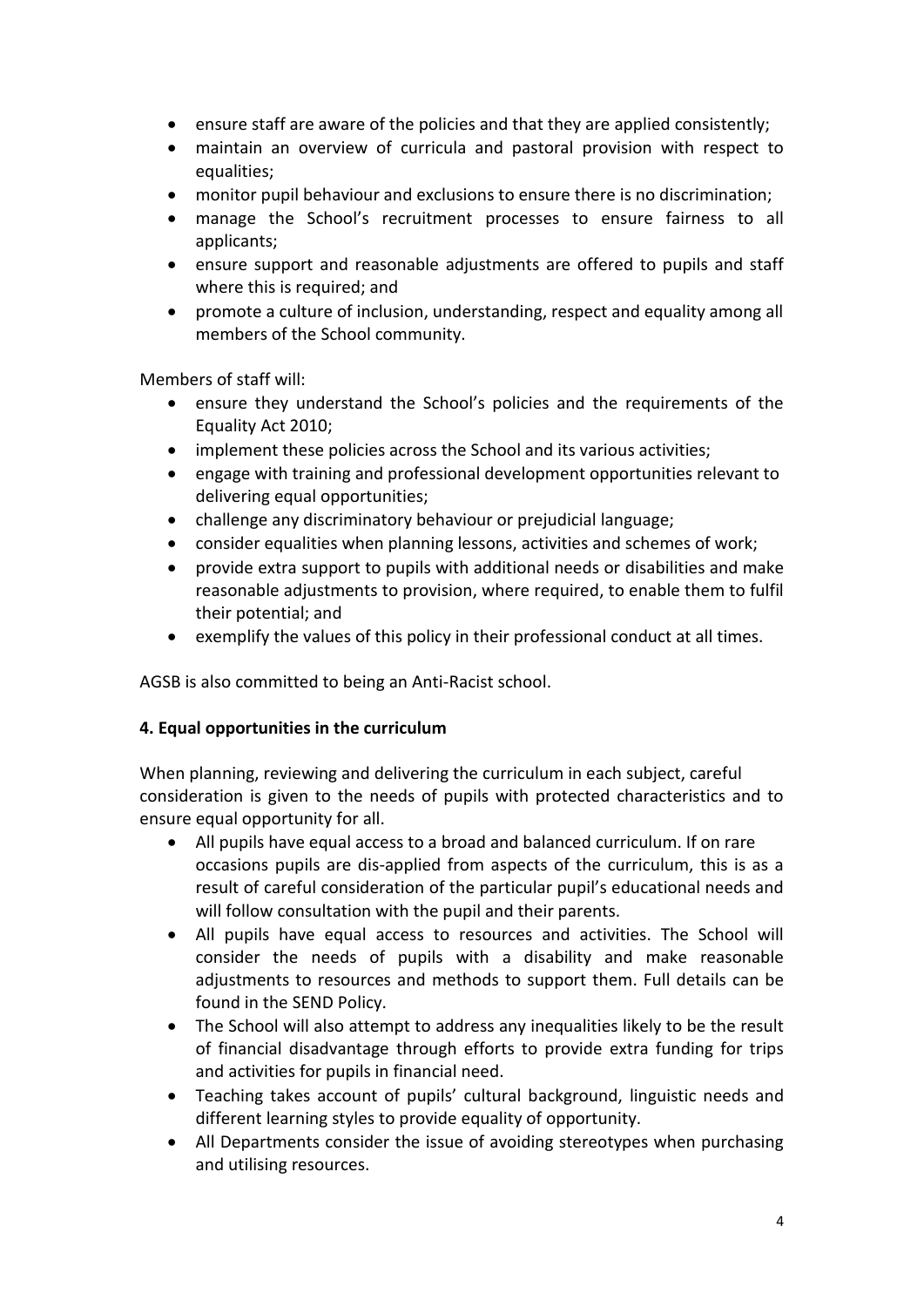- When creating its own resources to use with pupils, the School uses inclusive language, and tries to avoid language and images which might reinforce stereotypes.
- The curriculum is planned to incorporate the principles of equality and to encourage thoughtful responses to, and positive attitudes towards, diversity. Pupils are given opportunities to explore concepts and issues relating to identity and equality.
- There is a diverse curriculum, providing encounters with other cultures and contributing to the spiritual, moral, social and cultural development of all pupils. The broad range of extra-curricular activities and events cater for the interests and capabilities of all pupils.

The School encourages pupils to deal assertively with discrimination wherever they encounter it. These themes are covered within their learning at the School, particularly through PSHE and the assembly programme. AGSB has also committed to being an Anti-Racist school, a pledge that has been developed with the involvement of staff and pupils.

# **5. Pastoral support**

The aim of the pastoral system is to support boys as they progress through the School, helping them develop socially, morally and academically. It aims to promote socially responsible behaviour, emotional wellbeing, respect for others and mutual tolerance, maintaining the standards of a civilised and supportive community.

Through PSHE and the assembly programme, boys are encouraged to consider different perspectives and understand the challenges facing different groups, building broad cultural understanding and empathy.

The House system helps foster a sense of shared identity and belonging and further enables a system through which older pupils can support their younger peers.

This is in addition to the peer mentoring scheme, the peer education project, staff mentoring and counselling services which can be utilised to tailor support so that everyone can reach their potential.

#### **6. An equal opportunities employer**

AGSB aims to ensure that equality of opportunity underpins all aspects of employment policy and practice. We aim to:

- be an equal opportunities employer committed to a policy of equal access to employment opportunities, training and development, at all levels of the organisation;
- recruit and retain a workforce that reflects the expertise and demands of our community and ensure that recruitment and selection procedures are in place to attract the best applicants to the School; and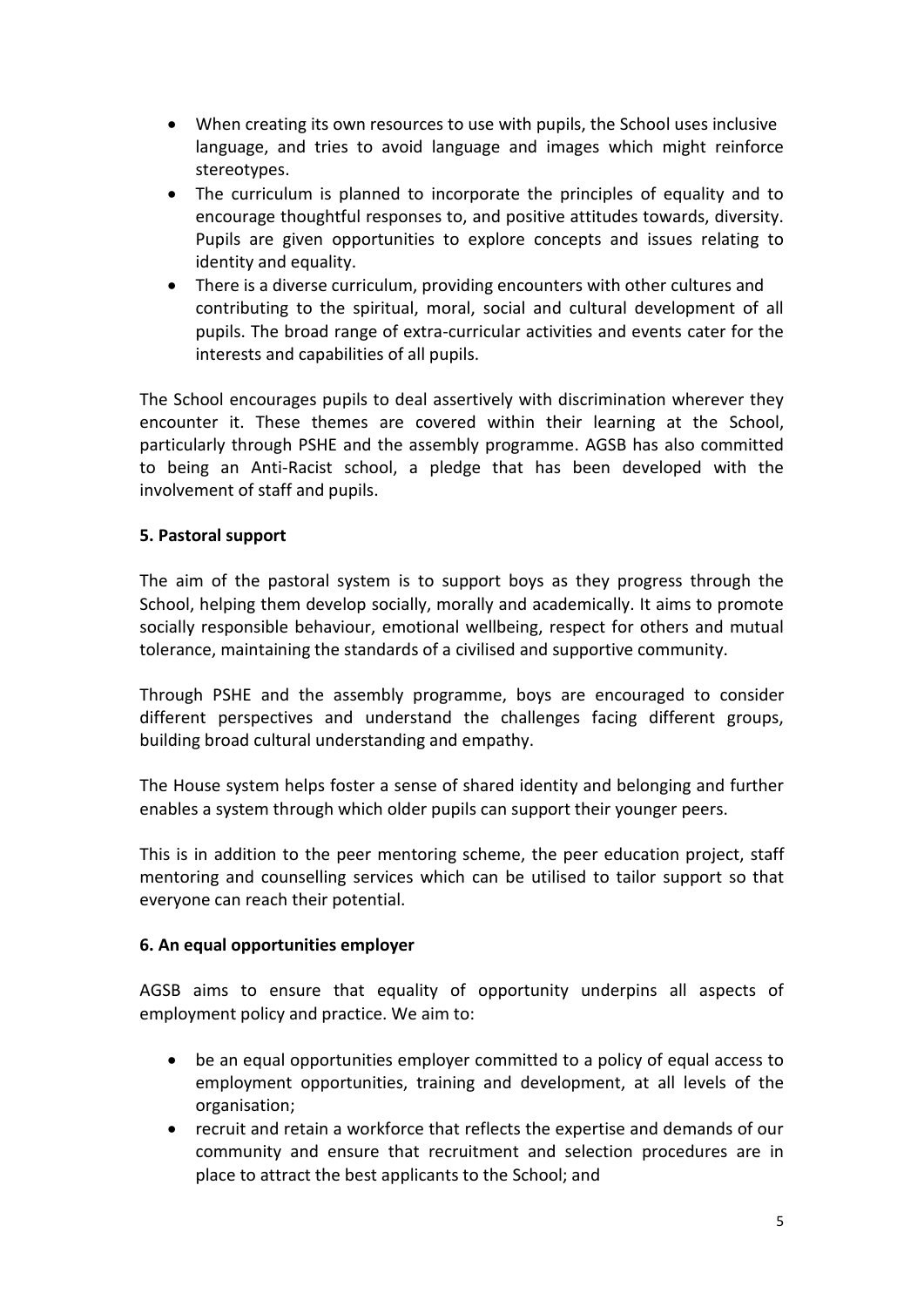• subject to operational requirements, give reasonable consideration and support to members of staff whose personal circumstances change and attempt to accommodate these in accordance with the law, for example by varying working arrangements, retraining or redeployment where possible.

# **7. Recruitment and selection**

The School is committed to ensuring that the processes for recruiting staff are objective, fair and prevent either direct or indirect discrimination. The School is determined to attract and appoint the best possible staff, irrespective of background, and recognises the advantages to the pupils of having a diverse teaching body and support staff. To support these aims, the following procedures are implemented:

- Recruitment, promotion and other selection exercises, such as redundancy selection, will be conducted on the basis of merit, against objective criteria that avoid discrimination. Shortlisting should be done by more than one person (and with the involvement of the Governing Body for the appointment of the Deputy and Headship).
- Vacancies should generally be advertised to a diverse section of the labour market.
- Advertisements should avoid stereotyping or using wording that may discourage particular groups from applying.
- Job applicants should not be asked questions which might suggest an intention to discriminate on grounds of a protected characteristic. For example, applicants should not be asked whether they are pregnant or planning to have children.
- Applicants should not be asked about health or disability before a job offer is made.

There are limited exceptions which should only be used with the approval of the Head Master. For example:

- questions necessary to establish if an applicant can perform an intrinsic part of the job (subject to any reasonable adjustments); or
- questions to establish if an applicant is fit to attend an assessment or any reasonable adjustments that may be needed at interview or assessment; or
- positive action to recruit disabled persons; or
- for the purposes of equal opportunities monitoring (although this will not form part of the selection or decision-making process).
- Where necessary, job offers can be made conditional on a satisfactory medical check.
- The School is required by law to ensure that all employees are entitled to work in the UK. Assumptions about immigration status should not be made based on appearance or apparent nationality. All prospective employees, regardless of nationality, must be able to produce original documents (such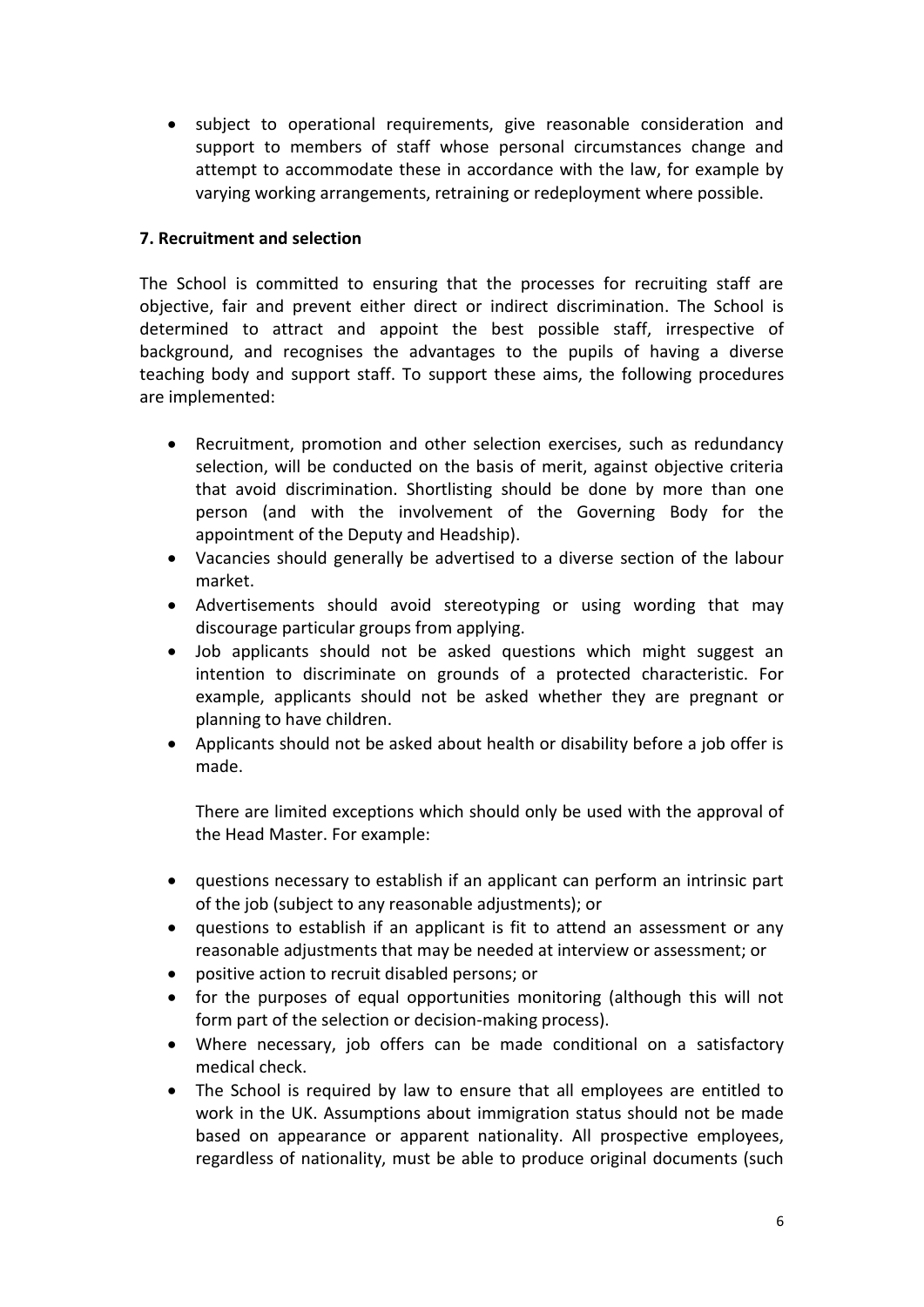as a passport) before employment starts, to satisfy the Prevention of Illegal Working Regulations. The list of acceptable documents is available online.

- The Rehabilitation of Offenders Act 1974 and associated Regulations set out when previous convictions must be disclosed to employers. All posts that involve contact with children or vulnerable adults are exempt from this Act, which includes all posts within the School. Therefore, spent convictions must be disclosed to the School in all cases. There are no exceptions to this rule. If any convictions are disclosed, they are not necessarily a bar to employing that person and the relevance of the offence to the duties of the job will be considered at the short-listing stage.
- To ensure that this Policy is operating effectively, and to identify groups that may be underrepresented or disadvantaged in the School, applicants' ethnic group, gender and disability may be collected as part of the recruitment procedure. Provision of this information is voluntary, and it will not adversely affect an individual's chances of recruitment or any other decision related to their employment.

## **8. Dealing with allegations of discrimination**

Allegations of discrimination will be taken seriously and investigated by a suitably senior member of staff, or governor. Pupils, members of staff and visitors are encouraged to report, in timely manner, any incident they observe or are made aware of. Any such incidents will be responded to in accordance with the Pupil Discipline Policy, Bullying Policy, Staff Disciplinary Procedure, Complaints Policy, or Whistleblowing Policy, as relevant to the details of the case and the method of reporting. The use of offensive, pejorative or discriminatory language will be challenged and dealt with under the same procedures. The School will seek to support individuals affected by such behaviour.

Allegations found, after careful investigation, to be malicious will be dealt with as a disciplinary matter under the relevant procedures for pupils or staff.

Any complaint arising from matters covered by this policy will be dealt with in accordance with the principles of this policy.

#### **9. Protected characteristics**

As established by the Equality Act 2010, no one should be discriminated against, or treated less favourably, on the basis of the following protected characteristics. The School recognises its particular duties and responsibilities in each case and takes steps to mitigate any potential disadvantage and promote equality of opportunity.

#### **9.1 Age**

The provisions concerning age apply to all parts of the employment relationship, including recruitment, terms and conditions, promotions, transfers, dismissals and training. This means that it is essential not to recruit, select, promote, develop, nor make individuals redundant on the basis of age.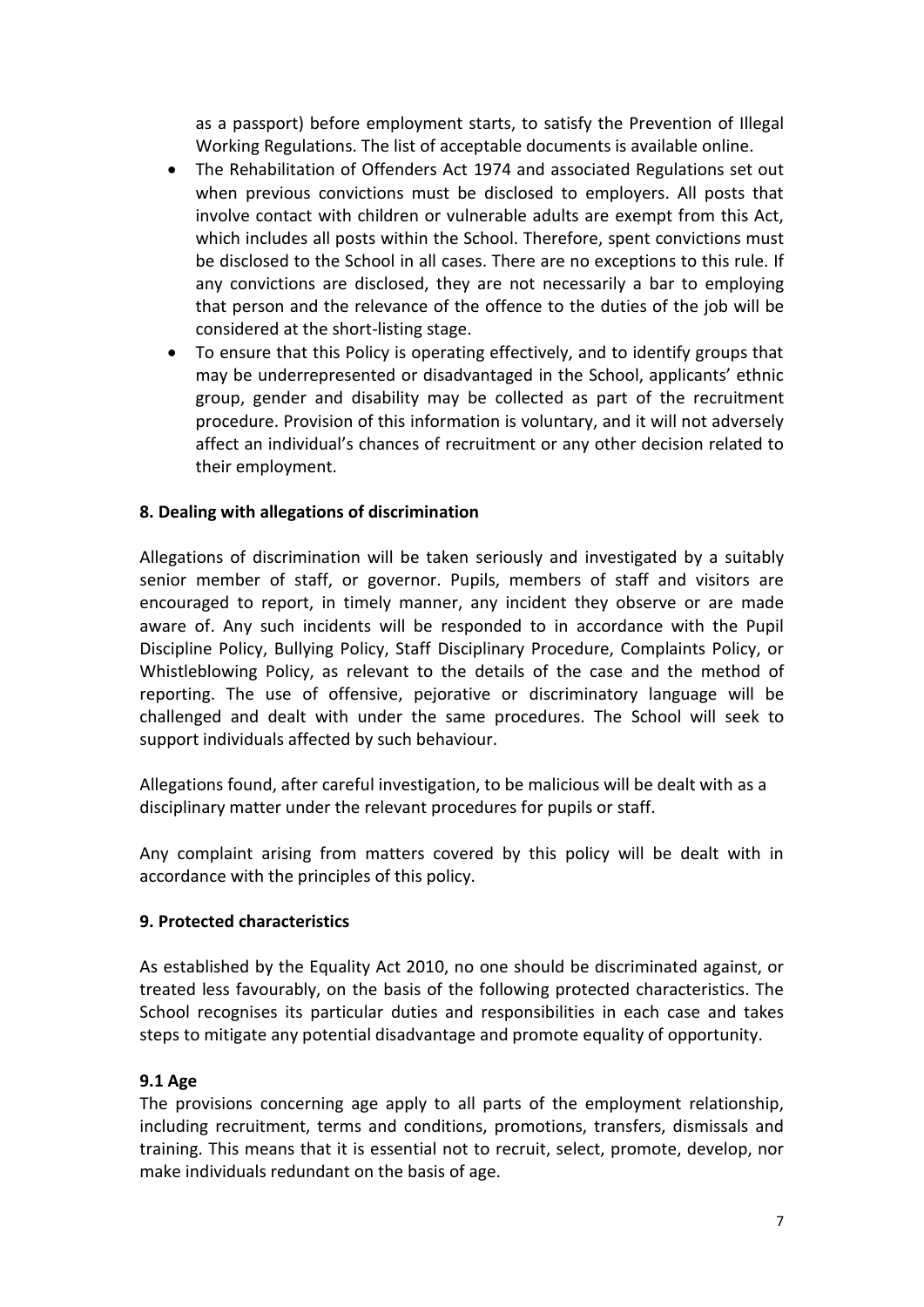The age provisions do not apply to pupils in the School. The School therefore remains free to admit and organise pupils in age groups and to treat pupils in ways appropriate to their age and stage of development.

#### **9.2 Sex**

AGSB is a single-sex school and the law specifically states that it is not unlawful discrimination to only admit boys. The School is conscious, though, of the need to ensure that pupils are suitably educated about gender equality, highlighting societal inequalities and representing the viewpoints and academic contributions of women across the curriculum.

Respect for girls and women is actively promoted and sexist language or behaviour will be challenged. The School will endeavour to maintain some scope within the enrichment programme for the boys to work alongside girls from other schools, for example in academic symposia and debating activities.

The School will not discriminate in recruitment, selection or promotion processes on the basis of sex. Employers must not discriminate, either directly or indirectly, between men and women during the employment relationship, including recruitment, training, promotions, transfers and dismissals. Equal treatment, in respect of pay, terms of contract and employment, must be given to men and women for doing equal work.

#### **9.3 Race**

The School is a proudly racially diverse and anti-racist community. Race is defined as including colour, nationality and ethnic or national origins. The School will not unlawfully discriminate against a job applicant, employee, prospective pupil or pupil, nor treat them less favourably, because of their race. The School ensures that pupils of all races are treated equally and are not singled out for different and less favourable treatment from that given to other pupils.

Any cases of racially motivated bullying, or the use of racist language, will not be tolerated and will be swiftly dealt with under the School's behaviour policies.

# **9.4 Disability**

The term disability applies to a person when:

- they have a physical or mental impairment;
- the impairment has a substantial and long-term adverse effect on their ability to perform normal day-to-day activities.

For the purposes of the Equality Act, these words have the following meanings:

- 'substantial' means more than minor or trivial;
- 'long-term' means that the effect of the impairment has lasted or is likely to last for at least twelve months (there are special rules covering recurring or fluctuating conditions);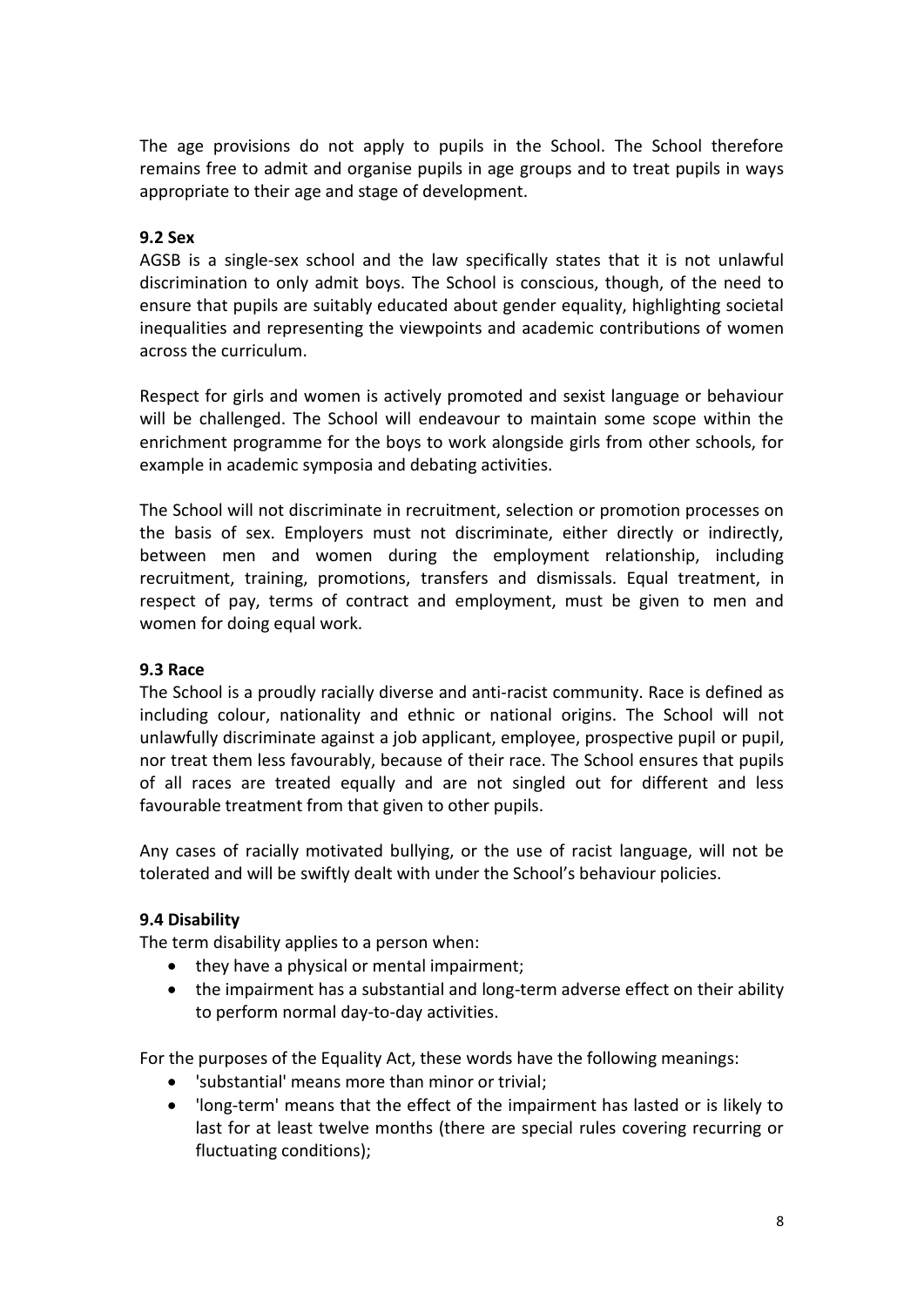• 'normal day-to-day activities' include everyday things like eating, washing, walking and going shopping.

The School is committed to meeting the needs of pupils with disabilities. The School endeavours to meet the requirements of the Equality Act 2010, which specifies due regard should be given to consider the barriers that may exist to a pupil's access to education and how to remove those barriers. All reasonable steps will therefore be taken to ensure that disabled pupils are not placed at any disadvantage compared to non-disabled pupils. The Equality Act also determines that where significant disadvantage exists, disabled people will be treated more favourably to address the imbalance. This will be taken into account when considering any necessary improvements.

The School is committed to providing an environment that allows disabled pupils full access to the curriculum and enrichment opportunities. Staff will modify teaching and learning as appropriate for pupils with disabilities. For example, they may give additional time to complete certain activities or modify teaching materials or offer alternative activities where pupils are unable to complete certain tasks.

Specific measures for an individual pupil will be set out in their inclusion reports, available to all members of staff. Information about pupils with severe medical conditions will also be available to their teachers to ensure that they can be effectively supported.

A plan will also be put in place for increasing the accessibility of the School site to disabled pupils, staff and visitors, as well as increasing access to information. The School ensures disabled access to the venues of major School events and arranges specialist support for parents' evenings, where required.

It is against the law to discriminate against a disabled person because of their disability. This applies to all employment matters (including recruitment, training, promotion and dismissal).

In order to help a disabled person compete on equal terms with an able bodied person, the School will look at what reasonable adjustments they could make to the workplace or to the way the work is done as a means of negating or limiting the effect of the disability. The School is able to take into account how much the changes will cost and how much they will help, when considering what is reasonable.

If a pupil or member of staff becomes disabled, they should inform the School at the earliest opportunity so that steps can be taken to support their full participation in School life. The School may need to consult with them and their doctor (or, in certain circumstances for staff, a doctor nominated by the School) in order to plan the appropriate steps and adjustments.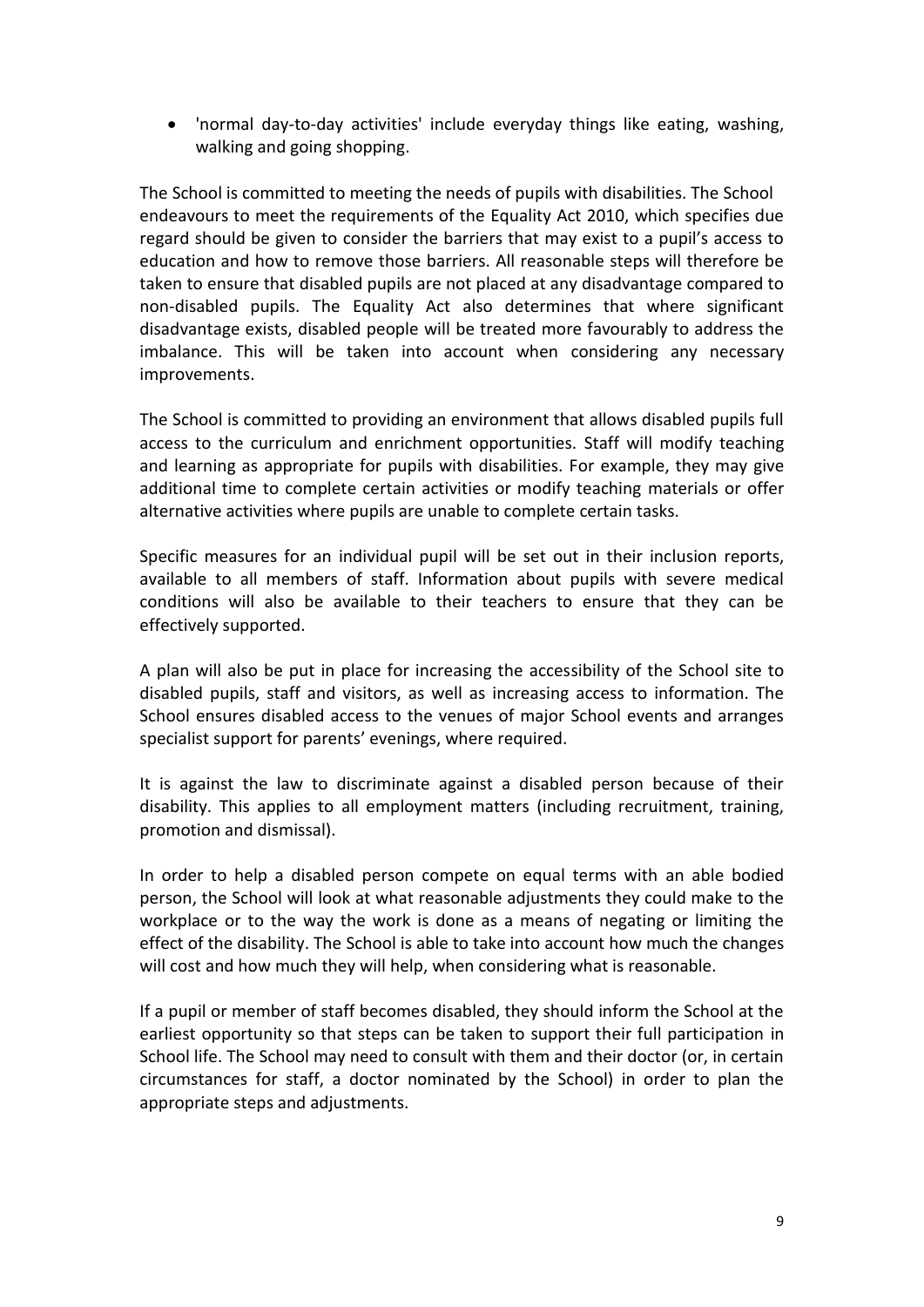## **9.5 Religion and belief**

AGSB is a non-denominational school, which aims to build understanding and respect for those of all faiths and none through its curriculum.

Pupils, staff and visitors will be treated equally irrespective of their religion or beliefs and the School will comply with reasonable requests relating to the accommodation of a recognised religion or belief's observance and practice, such as by designating a room for prayers or authorising absence, where possible, for notable religious holidays.

Bullying or harassment relating to someone's belief system will not be tolerated.

Equal opportunities will also be given to members of staff in relation to religion or belief. It is unlawful to discriminate against a job applicant or employee or treat them less favourably because they follow, or are perceived to follow, a particular, or no, religion, religious belief or similar philosophical belief. It is also unlawful to treat a job applicant or employee less favourably because of the religion or belief of someone with whom the job applicant or employee associates.

## **9.6 Pregnancy and maternity**

It is unlawful for an employer to discriminate against a job applicant or employee by treating her unfavourably because of her pregnancy or because of an illness she has suffered as a result of her pregnancy, during the relevant protected period, or by treating an employee unfavourably because she is on compulsory maternity leave or because she is exercising or seeking to exercise, or has exercised or sought to exercise, the right to ordinary or additional maternity leave.

In addition to implementing its legal duties, the School will support members of staff through pregnancy and maternity, meeting with them at regular intervals to discuss if any reasonable adjustments are required to their working arrangements.

# **9.7 Sexual orientation**

The School will make no assumption about the sexual orientation of any of the members of its community, including its pupils, staff, parents and visitors.

Academic and pastoral provision will be regularly reviewed so as to be inclusive and will seek to avoid reinforcing heteronormativity through the use of language and resources. Sex education will encompass different sexual orientations and deal with each sensitively.

Homophobic or bi-phobic language, including making negative associations, will be challenged across the School and any cases of bullying based on a person's sexual orientation, or perceived orientation, will be dealt with seriously under the relevant discipline policy.

It is unlawful to discriminate against a job applicant or employee or treat them less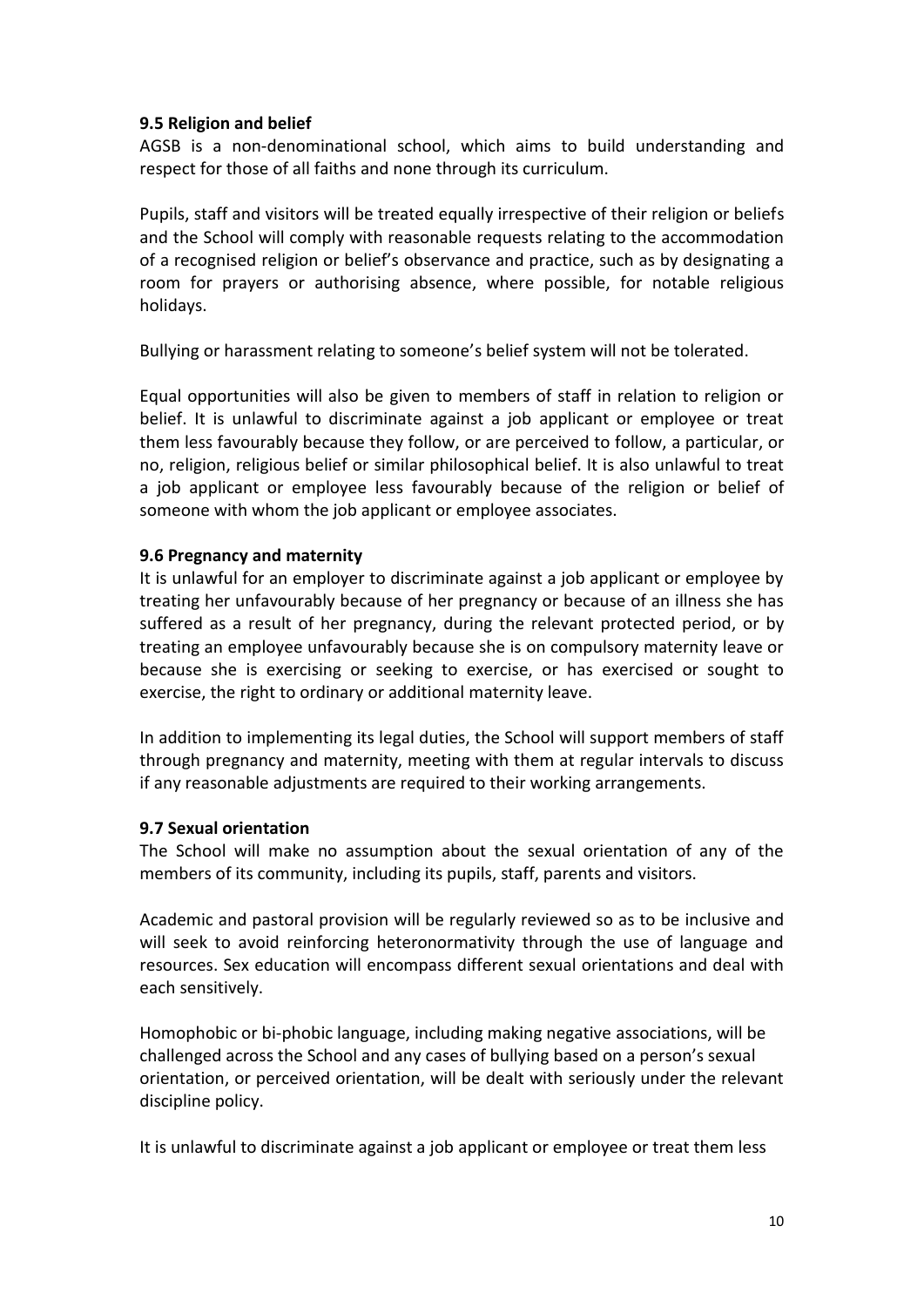favourably in the workplace because of their sexual orientation, their perceived sexual orientation or because they associate with someone of a particular sexual orientation.

## **9.8 Gender reassignment**

The School aims to be a welcoming and supportive community for all pupils and staff and this applies equally for transgender people. Through PSHE and the wider curriculum, the School will seek to build understanding of the different issues surrounding gender identity and ensure a safe, inclusive and positive environment for all transgender and transgender questioning Altrinchamian's.

Where a member of staff identifies as being a different gender to the sex that they were assigned at birth, or where they have gone through a process of gender reassignment, the School will recognise this and refer to them accordingly. The School will discuss with the individual staff member, what, if any, adjustments may be required to support them.

For transgender pupils, the School will discuss each case as it arises, consulting closely with the pupil and their parents, where appropriate. Good ongoing communication will be a priority, in order both that suitable arrangements can be put in place and that these arrangements are then monitored for their ongoing suitability. Consideration will be given to:

- How the pupil is identified in terms of their gender and their preferred personal pronoun;
- A strategy for changing the pupil's name, in terms of day-to-day usage within the School and with external organisations, such as examination boards (if the pupil wishes their preferred name to appear on exam certificates);
- Whether any adjustments are required to the application of the School's Uniform Policy;
- What arrangements need to be put in place with regards to accessing facilities such as toilets and changing rooms;
- Whether any adjustments are necessary for certain activities, such as PE/Games lessons or for external trips and visits (taking into account the pupil's wishes alongside the outcomes of relevant risk assessments);
- Any matters associated with confidentiality and information sharing that arise; and
- How to manage any absence from School relating to medical appointments or counselling, whilst stressing the importance of good overall attendance for the pupil's academic and wider progress.

Where a pupil on roll transitions from male to female, they will be eligible to continue their studies at the School.

Transphobic/homophobic/biophobic language will be challenged and cases of related bullying will be dealt with seriously under the relevant discipline policy.